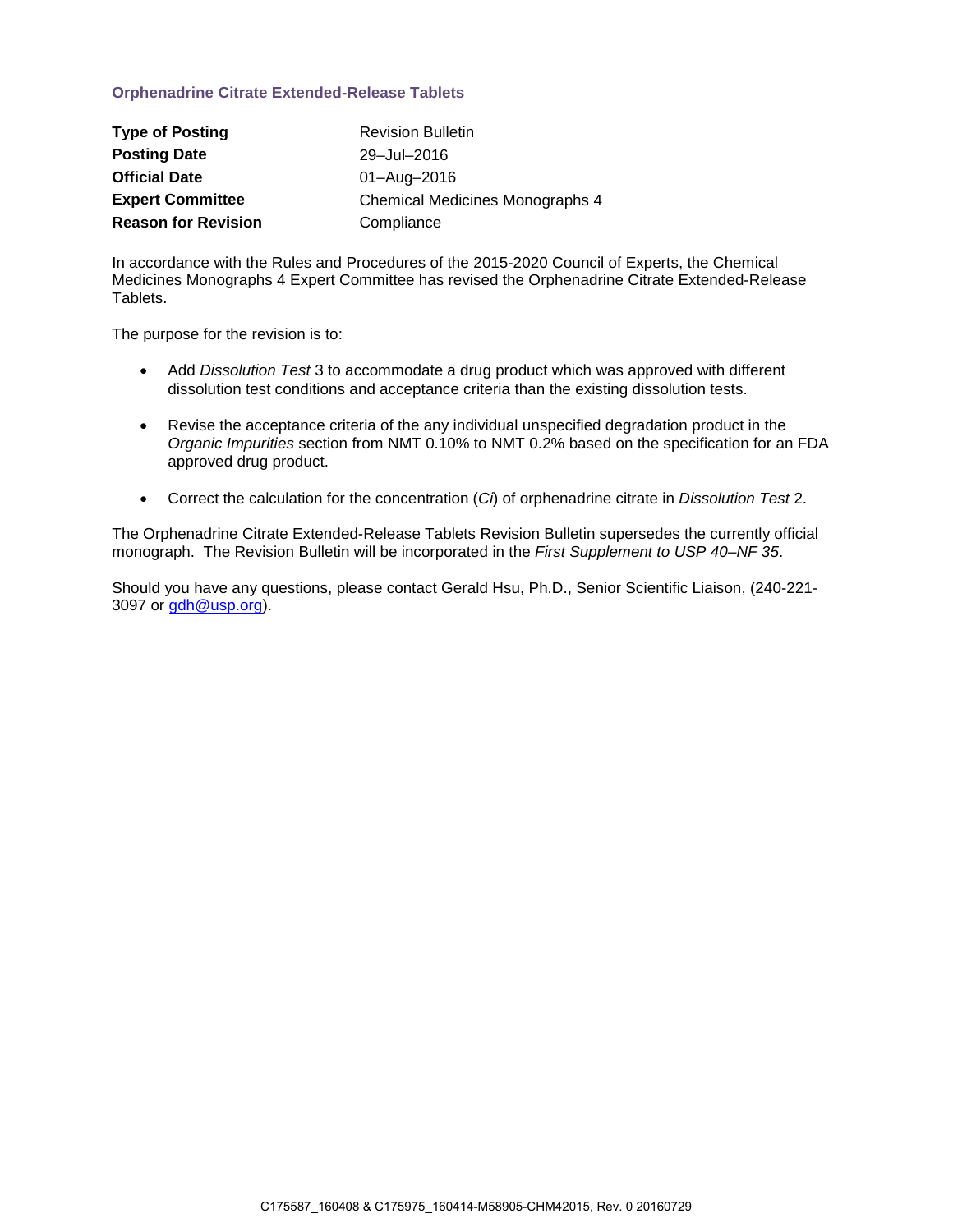# **Orphenadrine Citrate Extended-Release**<br>
Tablets<br> **Extended-Release**<br>  $C_{U}$  = concentration of USP Orphenadrine Citrate RS<br>  $C_{U}$  = nominal concentration of orphenadrine citrate<br>
in the *Sample solution* (mg/mL)

Orphenadrine Citrate Extended-Release Tablets contain NLT 90.0% and NMT 110.0% of the labeled amount of or- **PERFORMANCE TESTS** phenadrine citrate  $(C_{18}H_{23}NO \cdot C_6H_8O_7)$ .

### *Change to read:* **IDENTIFICATION**

• **A.** The retention time of the major peak of the *Sample* **DISSOLUTION** *solution* corresponds to that of the *Standard solution*, as **COLUTION Propertion Test 1** obtained in the Assay.

- **PROCEDURE**<br> **Buffer:** Adjust with phosphoric acid to a pH of 3.2 ± 0.1.<br> **PROCEDURE**<br> **PROCEDURE**<br> **PALISPERS**<br> **PALISPERS**<br> **PALISPERS**<br> **PALISPERS**<br> **PALISPERS**<br> **PALISPERS**<br> **PALISPERS**<br> **PALISPERS**<br> **PALISPERS**<br> **PAL**  $\triangle$ usp39
- Mobile phase: Acetonitrile and *Buffer* (40:60) **Standard solution** 0.1 mg/mL of USP Orphenadrine<br>
A System suitability solution: 0.1 mg/mL of USP Or-<br>
The Citrate RS in *Medium* from a suitable volume of Stan-**2 System suitability solution:** 0.1 mg/mL of USP Or-<br>phenadrine Citrate RS and 0.01 mg/mL each of USP prenadrine Citrate KS and 0.01 mg/mL each of OSP<br>Orphenadrine Related Compound B RS and USP Or-<br>phenadrine Related Compound C RS, in *Mobile phase*<br>A<sup>USP39</sup><br>AUSP39</sup><br>AUSP39<br>discard the first few mL of the filtrate.

AUSP39<br> **Standard solution:** 0.1 mg/mL of USP Orphenadrine<br>
Citrate RS<br>
Sample stock solution: Nominally 0.5 mg/mL of or-<br>
Sample stock solution: Nominally 0.5 mg/mL of or-<br>
Mode: LC

- phenadrine citrate prepared as follows. Transfer a **Detector:** UV 225 nm quantity of powder equivalent to NLT 100 mg of or-<br>
phenadrine citrate, from finely powdered Tablets (NLT<br>
20), to a suitable *phase*. Sonicate for 5 min and<br>
flask volume of *Mobile phase*. Sonicate for 5 min and<br>
shake
- 
- 

- **Injection volume:** 20 µL
- 

System suitability<br>
Samples: Samples: Sample solution suitability solution and<br>
Standard solution<br>
Standard solution<br>
Standard solution<br>
Standard solution<br>
Standard solution Standard solution<br>**Suitability requirements**  $C_S$  = concentration of the *Standard solution*<br> $C_S$  = concentration of the *Standard solution* 

- 
- ▲**.Resolution:** NLT 1.2 between orphenadrine and or- (mg/mL) **Resolution:** NLT 1.2 between orphenadrine and or-<br>
phenadrine related compound C; NLT 2.0 between Calculate the percentage of the labeled amount of<br>
orphenadrine citrate and orphenadrine related com-<br>
orphenadrine citrat pound B, System suitability solution• (RB 1-Aug-2016)**A** USP39 at each time point (*i*): **Tailing factor:** NMT 2.0, • Standard solution• (RB 1-Aug-

**Relative standard deviation:** NMT 2.0%, *Standard solution*

**Samples:** *Standard solution* and *Sample solution*

Calculate the percentage of the labeled amount of or-<br>phenadrine citrate  $(C_{18}H_{23}NO \cdot C_6H_8O_7)$  in the portion<br>of Tablets taken:

$$
Result = (r_U/r_S) \times (C_S/C_U) \times 100
$$

 $r_U$  = peak response from the *Sample solution* 

- *r*<sub>S</sub> = peak response from the *Standard solution*<br>*C<sub>S</sub>* = concentration of USP Orphenadrine Citrate RS
- 
- 
- 

**in the** *SACENITION* **Acceptance criteria:**  $\frac{1}{2}90.0\% - 110.0\%$ 

• DISSOLUTION  $\langle 711 \rangle$ 

- **Medium:** Water; 900 mL, deaerated
- **ASSAY Apparatus 2:** 50 rpm
	- **Times:** 1, 2, 6, and 12 h
- **Buffer:** ▲.5.8▲*USP39* g/L of monobasic ammonium phos- *Change to read:* <sup>p</sup>hate in water
- **Mobile phase:** Acetonitrile and *Buffer* (40:60). Adjust **Procedure**<br>**PROCEDURE** 
	-
	-
	-
	- -
	-
	-
	-
	- -
		-
		-
	- (See Chromatography  $\langle 621 \rangle$ , System Suitability.)<br>
	Mode: LC<br>
	Detector: UV 225 nm<br>
	Calculate the concentration (C<sub>i</sub>) of orphenadrine cit-<br>
	Detector: UV 225 nm<br>
	Column: 3.9-mm × 30-cm; 10-µm<sub>AUSP39</sub> L1 packing<br>
	Flow rat

$$
C_i = (r_U/r_S) \times C_S
$$

- 
- 
- 

orphenadrine citrate  $(C_{18}H_{23}NO \cdot C_6H_8O_7)$  dissolved

$$
Result_1 = C_1 \times V \times (1/L) \times 100
$$

Analysis

\n
$$
\text{Results}_2 = \{ [C_2 \times (V - V_5)] + (C_1 \times V_5) \} \times (1/L) \times 100
$$

$$
Result_3 = \{C_3 \times [V - (2 \times V_5)] + [(C_2 + C_1) \times V_5]\} \times (1/L)
$$
  
× 100

Result = 
$$
(r_0/r_s) \times (C_s/C_0) \times 100
$$
  
Result<sub>4</sub> =  $\{C_4 \times [V - (3 \times V_s)] + [(C_3 + C_2 + C_1) \times V_s] \times$   
 $(1/L) \times 100$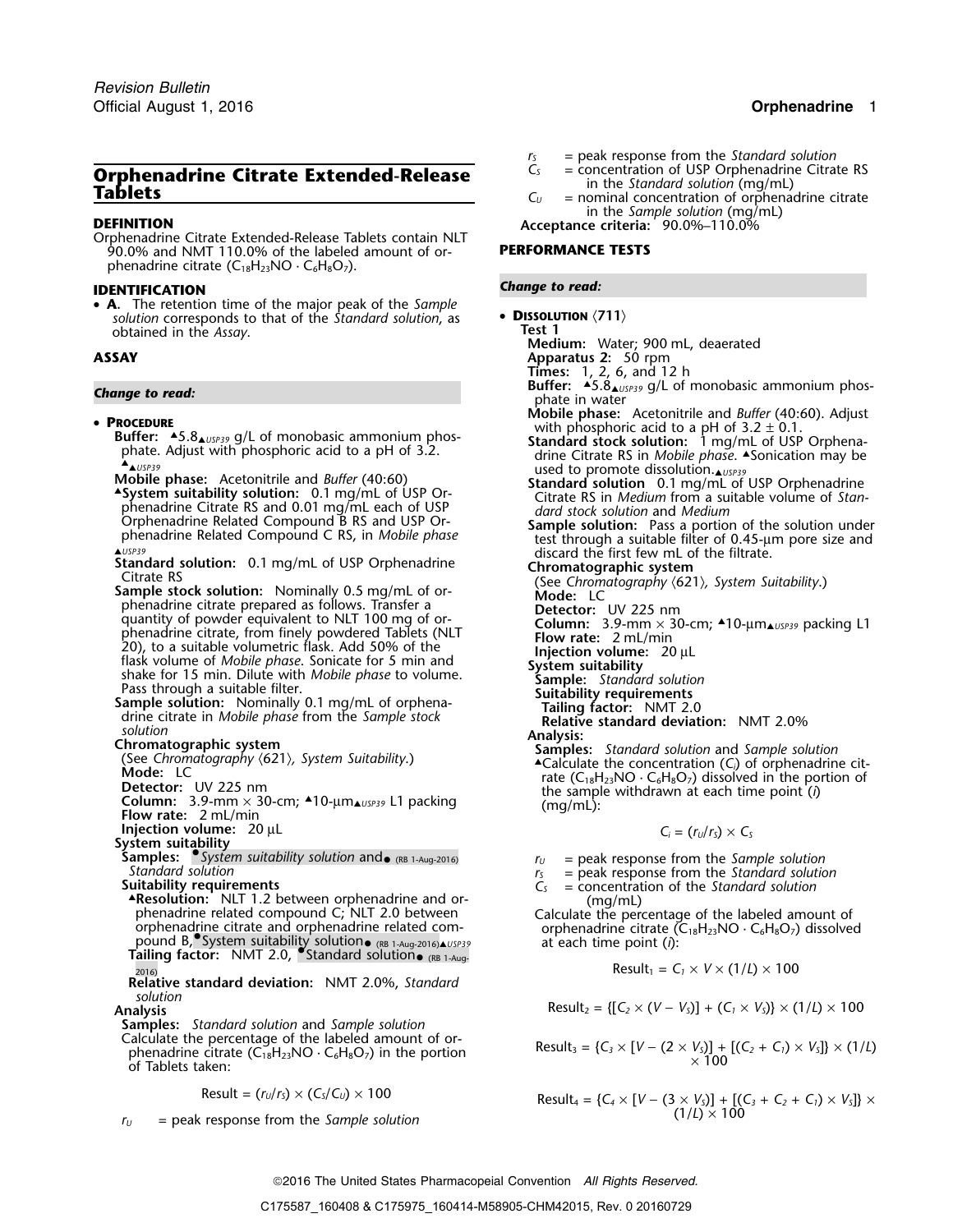- $C_i$  = concentration of orphenadrine citrate in the  $V$  = volume of *Medium*, 900 mL portion of the sample withdrawn at time  $L$  = label claim (mg/Tablet) portion of the sample withdrawn at time  $L$  =  $\frac{L}{V_S}$  =  $\frac{L}{V_S}$
- *V* = volume of *Medium*, 900 mL each time point (mL)▲*USP39*
- 
- $L =$  label claim (mg/Tablet)<br> $V_s =$  volume of the *Sample s V<sup>S</sup>* = volume of the *Sample solution* withdrawn at each time point (mL)▲*USP39* **Table 2 Tolerances:** See *Table 1*.

|               |                   |      |                  |         | ιn.                                                           | ( YO )            |
|---------------|-------------------|------|------------------|---------|---------------------------------------------------------------|-------------------|
| <b>Amount</b> |                   |      | $10 - 40$        |         |                                                               |                   |
|               | <b>Time Point</b> | Time | <b>Dissolved</b> |         |                                                               | $40 - 70$         |
|               |                   | (h)  | (%)              |         |                                                               | NLT <sub>80</sub> |
|               |                   |      | $10 - 40$        |         |                                                               |                   |
|               |                   |      | $30 - 50$        |         | •The percentages of the labeled amount of orp                 |                   |
|               |                   |      | $50 - 80$        |         | drine citrate $(C_{18}H_{23}NO \cdot C_6H_8O_7)$ dissolved at |                   |
|               |                   |      | <b>NLT 80</b>    | $t = 2$ | times specified conform to Dissolution (711), A               |                   |
|               |                   |      |                  |         |                                                               |                   |

times specified conform to *Dissolution*  $\langle 711 \rangle$ , *Accep*-<br> **Solution A:** 0.45 M monobasic potassium phosphate

*Test 2*.

**Standard solution:** 0.02 mg/mL of USP Orphenadrine Citrate RS in *Medium* 

under test from each vessel at each specified time *stage medium*. The time in the *Buffer stage medium* point. Replace 10 mL of *Medium* in each vessel. Pass a portion of the solution under test through a suitable filter of 0.45-µm pore size. Transfer 1.0 mL of the fil- Citrate RS in *Acid stage medium* trate to a 50-mL volumetric flask, and dilute with Me*dium* to volume. **the contract of the contract of the contract of the contract of the contract of the contract of the contract of the contract of the contract of the contract of the contract of the contract of the contrac** 

- **Instrumental conditions Instrumental conditions**
- $\bullet$  (See Ultraviolet-Visible Spectroscopy  $\langle 857 \rangle$ .)  $\bullet$  (RB 1-Aug- See Ultraviolet-Visible Spectroscopy  $\langle 857 \rangle$ .) 2016) **Mode:** UV
- 
- **Analytical wavelength:** 210 nm **Cell:**<sup>1</sup> cm

**Analysis .Analysis Analysis**

**Samples:** *Standard solution* and *Sample solution* **Samples:** *Standard solution* and *Sample solution* Calculate the concentration (C<sub>i</sub>) of orphenadrine citrate ( $C_{18}H_{23}NO \cdot C_6H_8O_7$ ) in the sample withdrawn from the vessel at each time point (*i*): from the vessel at each time point (*i*):

 $\bullet C_i = (A_U/A_S) \times C_S$ 

- $A_U$  = absorbance of the *Sample solution*<br>  $A_S$  = absorbance of the *Standard solution*<br>  $A_S$  = absorbance of the *Standard solution*<br>  $A_S$  = absorbance of the *Standard solution*
- 
- *C<sup>S</sup>* = concentration of the *Standard solution C<sup>S</sup>* = concentration of the *Standard solution*

 (RB 1-Aug-2016) Calculate the percentage of the labeled amounts  $(Q_i)$  of orphenadrine citrate  $(C_{18}H_{23}N$  of orphenadrine citrate  $(C_{18}H_{23}N0 \cdot C_6H_8O_7)$  dissolved at each time point *(i)*: of orphenadrine citrate (C<sub>18</sub>H<sub>23</sub>NO · C<sub>6</sub>H<sub>8</sub>O<sub>7</sub>) dissolved at each time point *(i)*:

$$
Result_1 = C_1 \times V \times (1/L) \times 100
$$

Result<sub>2</sub> = 
$$
[(C_2 \times V) + (C_1 \times V_s)] \times (1/L) \times 100
$$

$$
Result_3 = \{(C_3 \times V) + [(C_2 + C_1) \times V_5] \} \times (1/L) \times 100
$$
 (1/L) × 100

 $C_i$  = concentration of orphenadrine citrate in the  $C_i$  = concentration of orphenadrine citrate in the portion of the sample withdrawn at time portion of the sample withdrawn at time portion of the sample withdrawn at time portion of the sample withdrawn at time point (i) (mg/mL) point (*i*) (mg/mL) point (*i*) (mg/mL)

- 
- 
- = volume of the *Sample solution* withdrawn at each time point (mL)**A***USP39*

| r |  |
|---|--|

| <b>rances:</b> See Tabl <i>e</i> 1. |                |                  | <b>Amount</b>     |             |                         |  |  |
|-------------------------------------|----------------|------------------|-------------------|-------------|-------------------------|--|--|
|                                     | <b>Table 1</b> |                  | <b>Time Point</b> | Time<br>(h) | <b>Dissolved</b><br>(%) |  |  |
|                                     | Time           | <b>Amount</b>    |                   |             | $10 - 40$               |  |  |
| : Point                             |                | <b>Dissolved</b> |                   |             | $40 - 70$               |  |  |
| (i)                                 | (h)            | (%)              |                   |             | <b>NLT 80</b>           |  |  |

**•The percentages of the labeled amount of orphena**drine citrate ( $\overline{C}_{18}H_{23}NO \cdot C_6H_8O_7$ ) dissolved at the times specified conform to *Dissolution*  $\langle 711 \rangle$ *, Accep-*<br>tance Table 2.

- The percentages of the labeled amount of orphena- **Test 3:** If the product complies with this test, the labeldrine citrate (C<sub>18</sub>H<sub>23</sub>NO · C<sub>6</sub>H<sub>8</sub>O<sub>7</sub>) dissolved at the ing indicates that the product meets USP *Dissolution*<br>times specified conform to *Dissolution* (711) *Accen*- *Test 3*.
- tance Table 2. **a** (RB 1-Aug-2016) **Solution A:** 0.45 M monobasic potassium phosphate The state of the product complies with this test, the label-<br>ing indicates that the product meets USP Dissolution<br>ing indicates that the product meets USP Dissolution<br>sium phosphate and 12 mL of 10 N sodium hydrox-

**Medium:** Water; 900 mL **Acid stage medium:** 0.1 N hydrochloric acid; 800 mL **Apparatus 2:** 50 rpm **Buffer stage medium:** pH 7.5 <sup>p</sup>hosphate buffer (add **Apparatus 2:** 50 rpm<br>**Times:** 1, 4, and 12 h 100 mL of *Solution A* to the *Acid stage medium* after 1<br>**Standard solution:** 0.02 mg/mL of USP Orphenadrine 100 mL

- 
- **Apparatus 2: 50 rpm**
- **Sample solution:** Withdraw 10 mL of the solution **Times:** 1 h in *Acid stage medium*; 4 and 10 h in *Buffer* under test from each vessel at each specified time
	- Standard solution: 0.11 mg/mL of USP Orphenadrine<br>Citrate RS in Acid stage medium
	-
	-

**Blank:** *Medium* **Blank:** *Acid stage medium*

- 
- **Analytical wavelength:** 232 nm<br>**Cell:** 1 cm

Calculate the concentration (*C*<sub>*i*</sub>) of orphenadrine cit-<br>rate (C<sub>18</sub>H<sub>23</sub>NO · C<sub>6</sub>H<sub>8</sub>O<sub>7</sub>) in the sample withdrawn

 $C_i = (A_U/A_S) \times C_S$ 

- 
- 
- $A_s$  = absorbance of the *Standard solution*<br>  $C_s$  = concentration of the *Standard solution*<br>  $C_s$  = concentration of the *Standard solution*<br>  $C_s$  = concentration of the *Standard solution* (mg/mL) (mg/mL)

(mg/mL)<br>
calculate the percentage of the labeled amounts (*Q*<sub>*i*</sub>)<br>
of orphenadrine citrate (C<sub>18</sub>H<sub>23</sub>NO · C<sub>6</sub>H<sub>8</sub>O<sub>7</sub>)<br>
of orphenadrine citrate (C<sub>18</sub>H<sub>23</sub>NO · C<sub>6</sub>H<sub>8</sub>O<sub>7</sub>)

$$
Result_1 = C_1 \times V_A \times (1/L) \times 100
$$

 $Result_{2} = \{ [C_{2} \times (V_{B} - V_{S})] + (C_{1} \times V_{S}) \} \times (1/L) \times 100$ 

Result<sub>3</sub> = (
$$
\{C_3 \times [V_B - (2 \times V_5)]\} + [(C_2 + C_1) \times V_5]) \times (1/L) \times 100
$$

2016 The United States Pharmacopeial Convention *All Rights Reserved.*